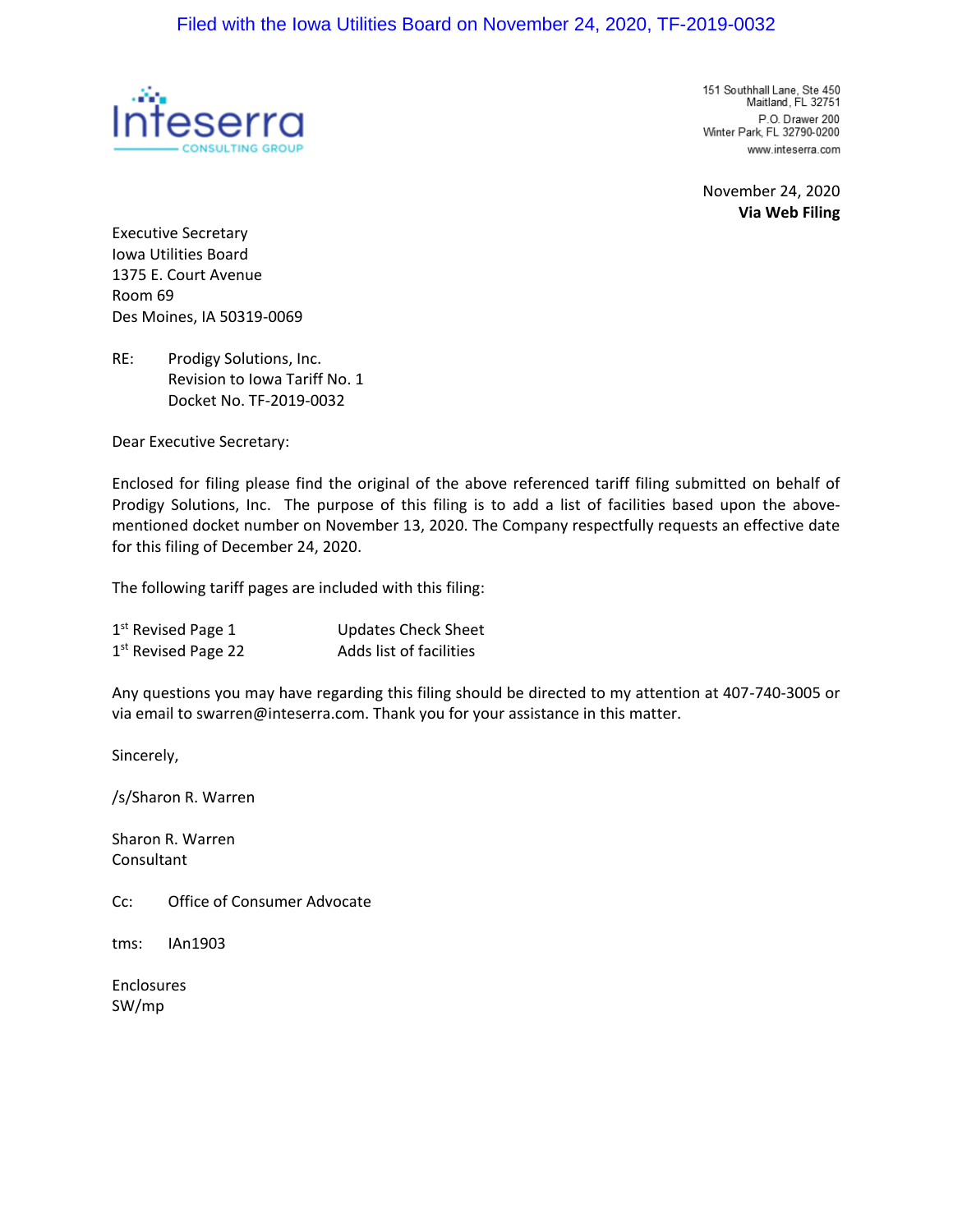**Prodigy Solutions, Inc.** Iowa Tariff No. 1 Filed with the Iowa Utilities Board on November 24, 2020, TF-2019-0032

1<sup>st</sup> Revised Page 1 Cancels Original Page 1

## **CHECK SHEET**

Pages of this tariff, as indicated below, are effective as of the date shown at the bottom of the respective pages. Original and revised pages, as named below, comprise all changes from the original tariff and are currently in effect as of the date on the bottom of this page.

| <b>PAGE</b>              | <b>REVISION</b> |        | <b>PAGE</b> | <b>REVISION</b> |        |
|--------------------------|-----------------|--------|-------------|-----------------|--------|
| Title                    | Original        |        | 21          | Original        |        |
| 1                        | $1st$ Rev.      | $\ast$ | 22          | $1st$ Rev       | $\ast$ |
| 2                        | Original        |        |             |                 |        |
| 3                        | Original        |        |             |                 |        |
| $\overline{\mathcal{A}}$ | Original        |        |             |                 |        |
| 5                        | Original        |        |             |                 |        |
| 6                        | Original        |        |             |                 |        |
| 7                        | Original        |        |             |                 |        |
| 8                        | Original        |        |             |                 |        |
| 9                        | Original        |        |             |                 |        |
| 10                       | Original        |        |             |                 |        |
| 11                       | Original        |        |             |                 |        |
| 12                       | Original        |        |             |                 |        |
| 13                       | Original        |        |             |                 |        |
| 14                       | Original        |        |             |                 |        |
| 15                       | Original        |        |             |                 |        |
| 16                       | Original        |        |             |                 |        |
| 17                       | Original        |        |             |                 |        |
| 18                       | Original        |        |             |                 |        |
| 19                       | Original        |        |             |                 |        |
| 20                       | Original        |        |             |                 |        |

\* - indicates those pages included with this filing.

Issued By: J. Brian Hartman, CEO 6000 Midlantic Drive, Suite 705 Mount Laurel, NJ 08054

Issued: November 24, 2020 Effective: December 24, 2020